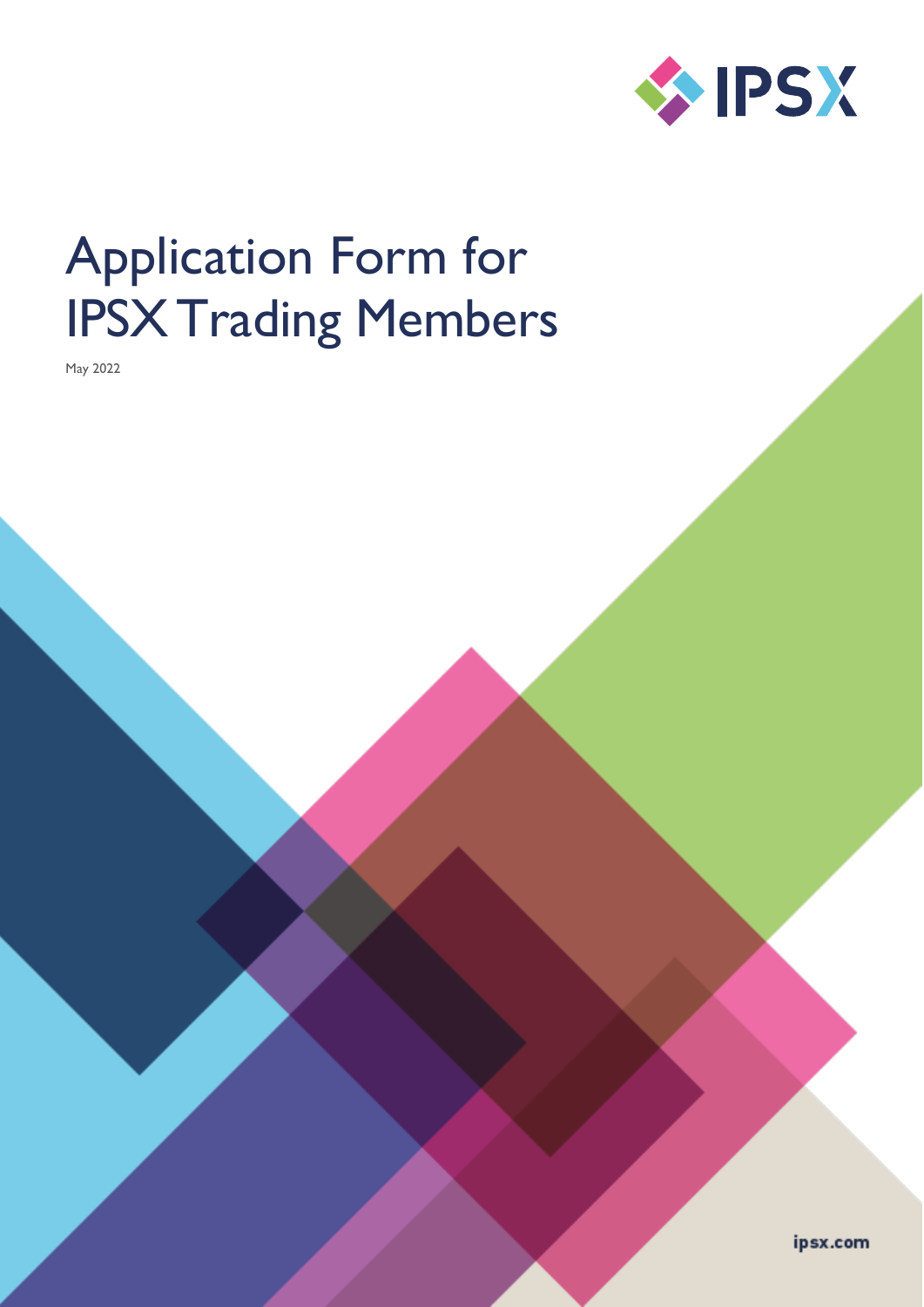

## **IPSXTrading Member Application Form**

### **Introduction**

This form should be completed by an **Applicant** seeking to become a **Trading Member** of **IPSX**. Additionally, the **Applicant** is required to sign the IPSX Admission Agreement as part of the admission process.

All **Trading Members** are bound by the **IPSX Rules** and must ensure compliance with these rules.

### **Queries**

If you have any queries regarding the completion of this form, please contact:

**IPSX Market RegulationTeam** +44 (0) 20 3931 8800 **[r](mailto:regulation@ipsx.com)[egulation@ipsx.com](mailto:egulation@ipsx.com)**

### **Send form to**

Scanned copies of the form and supporting documents should be emailed to **[regulation@ipsx.com](mailto:regulation@ipsx.com)**. If there is insufficient space for any answer in this form, please provide the answer in a separate document and submit it with this application form.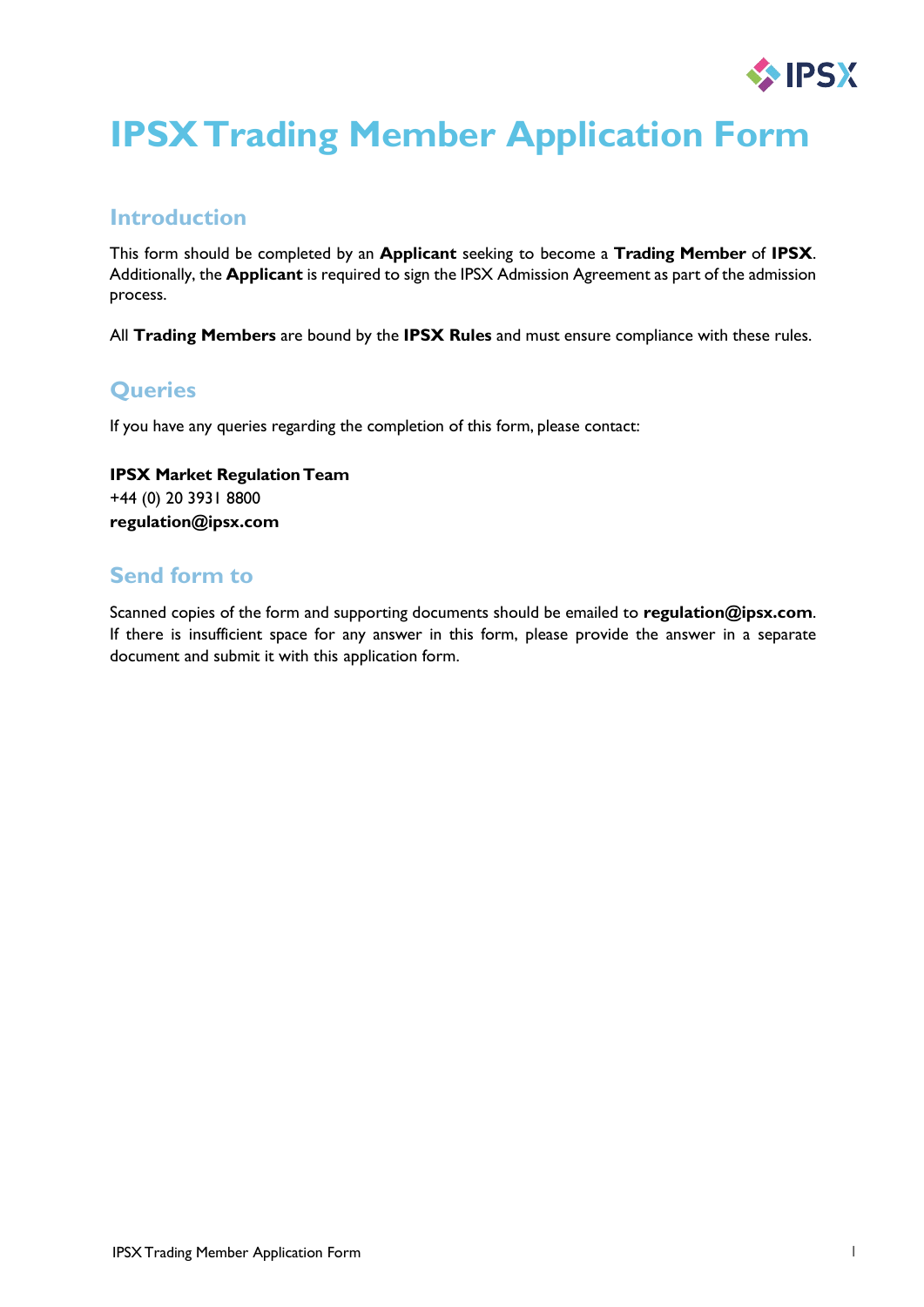

Terms in **bold** in this form have the meaning given to them in the **IPSX Rules.**

### **A. Applicant information**

| Full name of the Applicant         |  |
|------------------------------------|--|
| Trading name (if different)        |  |
| Legal Entity Identifier (LEI) code |  |
| Country of Registration            |  |
| Switchboard Phone Number           |  |
| Website                            |  |
| <b>Company Registration Number</b> |  |

### **A1.**

Registered office address in country of incorporation:

Business address (if different):

### **A2.**

Name of the **Applicant**'s Competent Authority and reference number:

### **A3.**

Details of all regulated markets of which the **Applicant** is a member of and the capacities of those memberships: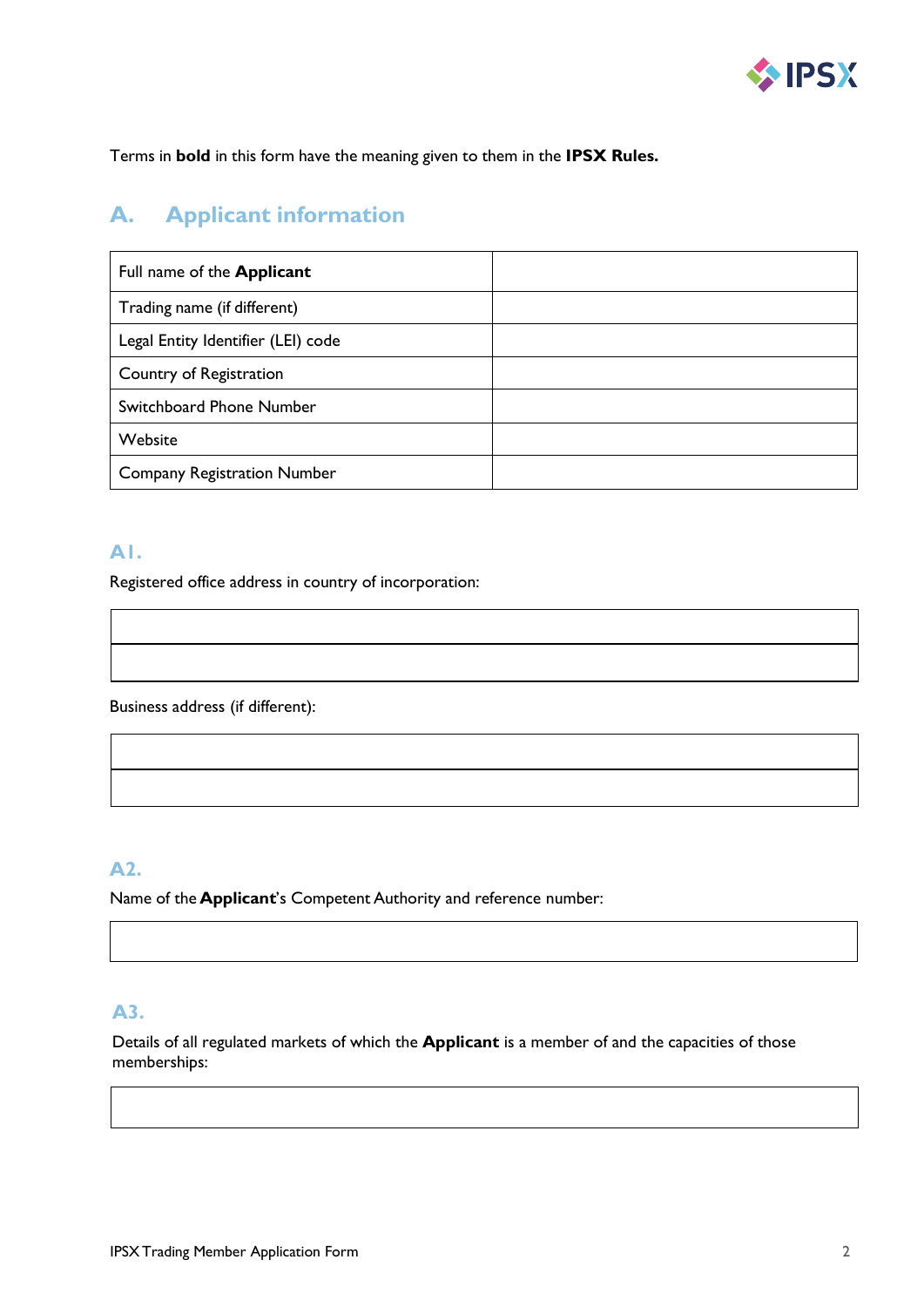

### **A4.**

Primary contact for the purposes of this application:

| Name:  | Title: |
|--------|--------|
| Email: | Tel:   |

### **B. Disciplinary History**

Please include details of any regulatory intervention, criticism or disciplinary action in relation to the **Applicant**, or individuals working for the **Applicant** who will be carrying out, or have responsibility for, any activity on **IPSX**, that have occurred within the last six years. This should include the names of the individuals, the type of action, the date of the action and the name of the regulatory body involved.



No  $\bigcirc$  Yes – please provide full details on a separate sheet

### **C. Compliance**

By submitting this form, the **Applicant** confirms that the following statements are true:

- The **Applicant** has a working knowledge of the **IPSX Rules** as they impact upon **IPSXTrading Members.**
- All relevant staff at the **Applicant** have read and understood the **IPSX Rules** and the **IPSX Guide for Trading Members** and will comply with all rules that are applicable to them.
- All staff who will be involved in the **Applicant's** activity on **IPSX** are competent and are supervised at an adequate level.
- The **Applicant** has appropriate systems and controls in place to ensure that it complies with the **IPSX Rules** and the **IPSX Guide for Trading Members**.

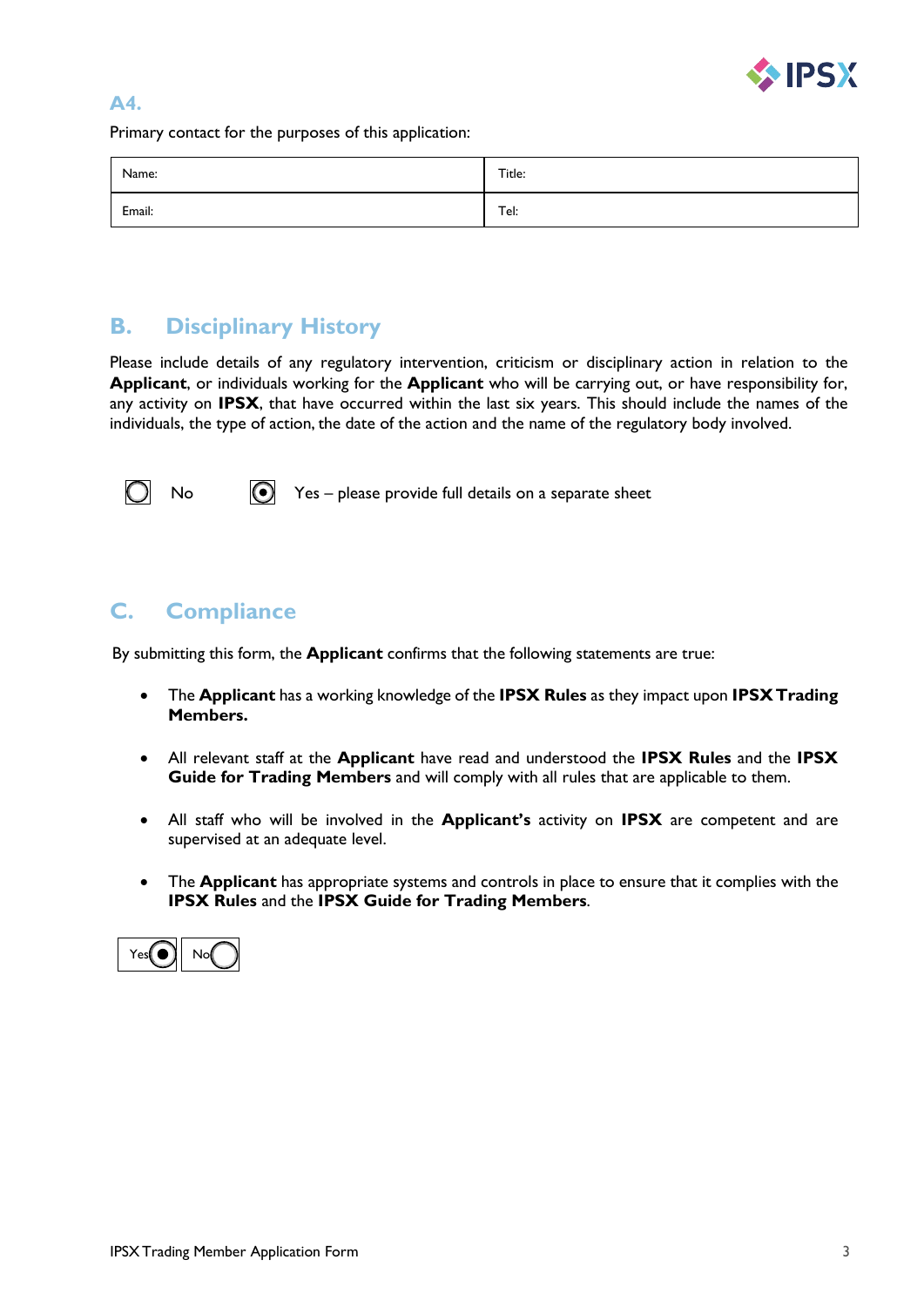### **IPSX**

### **D. Systems and Controls**

### **D1.**

Does the **Applicant** intend to connect directly to the **IPSX Trading Platform**? If yes, please proceed to question D2. If no, please proceed to Section E.



### **D2.**

What system will the **Applicant** use to access the **IPSX Trading Platform**?

| cBlue | Yes(<br>No                |
|-------|---------------------------|
| Other | Yes(<br>No                |
|       | If other, please specify: |

### **D3.**

Please provide details of the systems the **Applicant** has in place for Order Management and Quote Management: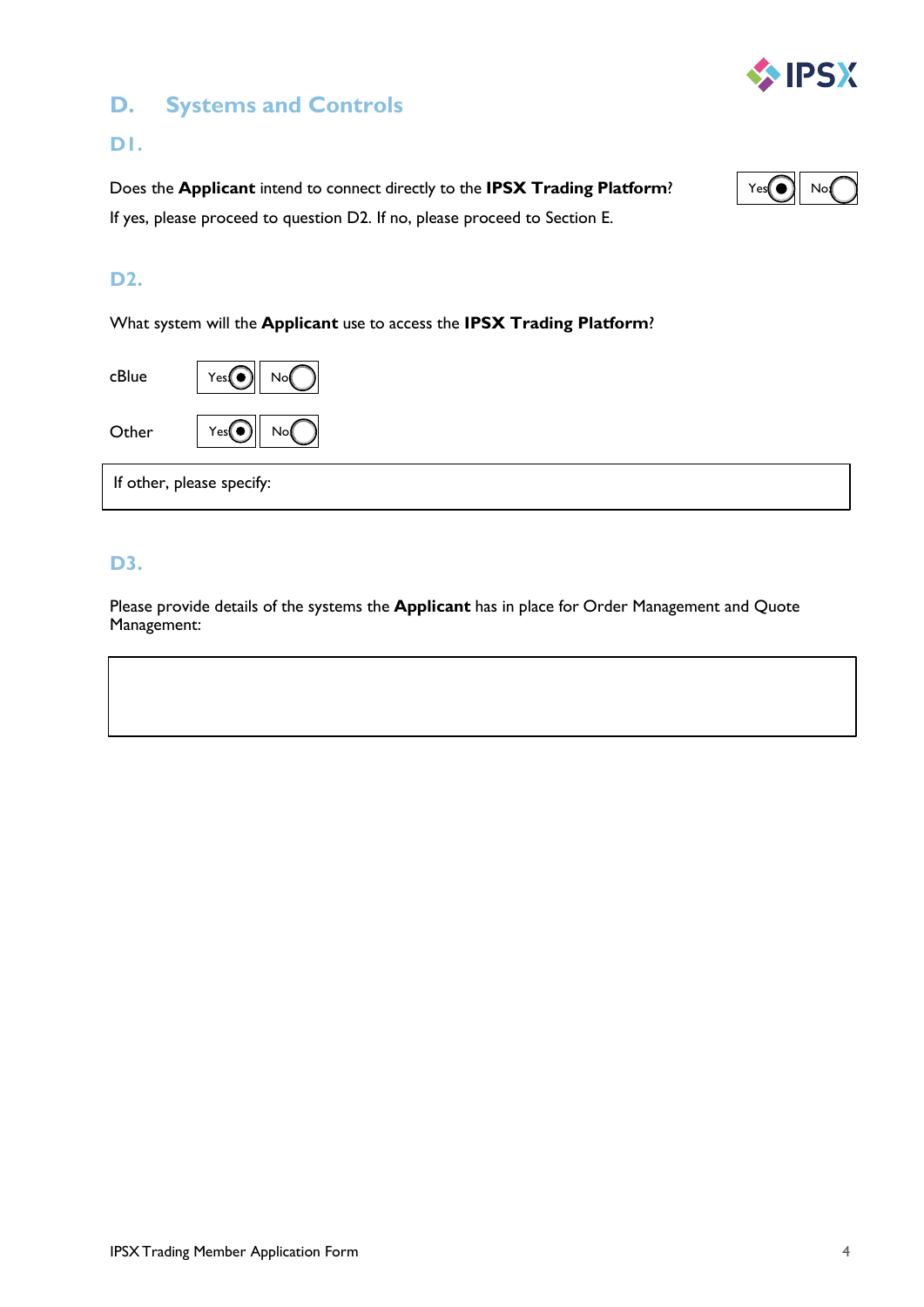

### **E. Declaration by Officers of the Applicant**

#### The **Applicant**:

- 1. Confirms that the information contained in this form is true, complete and accurate.
- 2. Agrees to be bound by the terms of the IPSX Admission Agreement.
- 3. Confirms that it will be bound by the **IPSX Rules**, as updated from time to time.
- 4. Agrees to notify the **Exchange** immediately of any conflict of interest that may arise and will immediately address with the conflict based on our procedures.
- 5. Understands that the **Exchange** may require the **Applicant** to provide further information in order to process our application.
- 6. Undertakes to notify the **Exchange**, as soon as is practicable, of any regulatory intervention, criticism, or disciplinary action in relation to the **Applicant** or individuals of the firm that will be carrying out or have responsibility for activity on **IPSX**, of which the **Exchange** might reasonably expect notice.

This declaration must be signed by an authorised signatory of the **Applicant** for and on behalf of the **Applicant**:

#### Full name:

Position:

| Signature: | Date: |  |
|------------|-------|--|
|            |       |  |
|            |       |  |
|            |       |  |
|            |       |  |